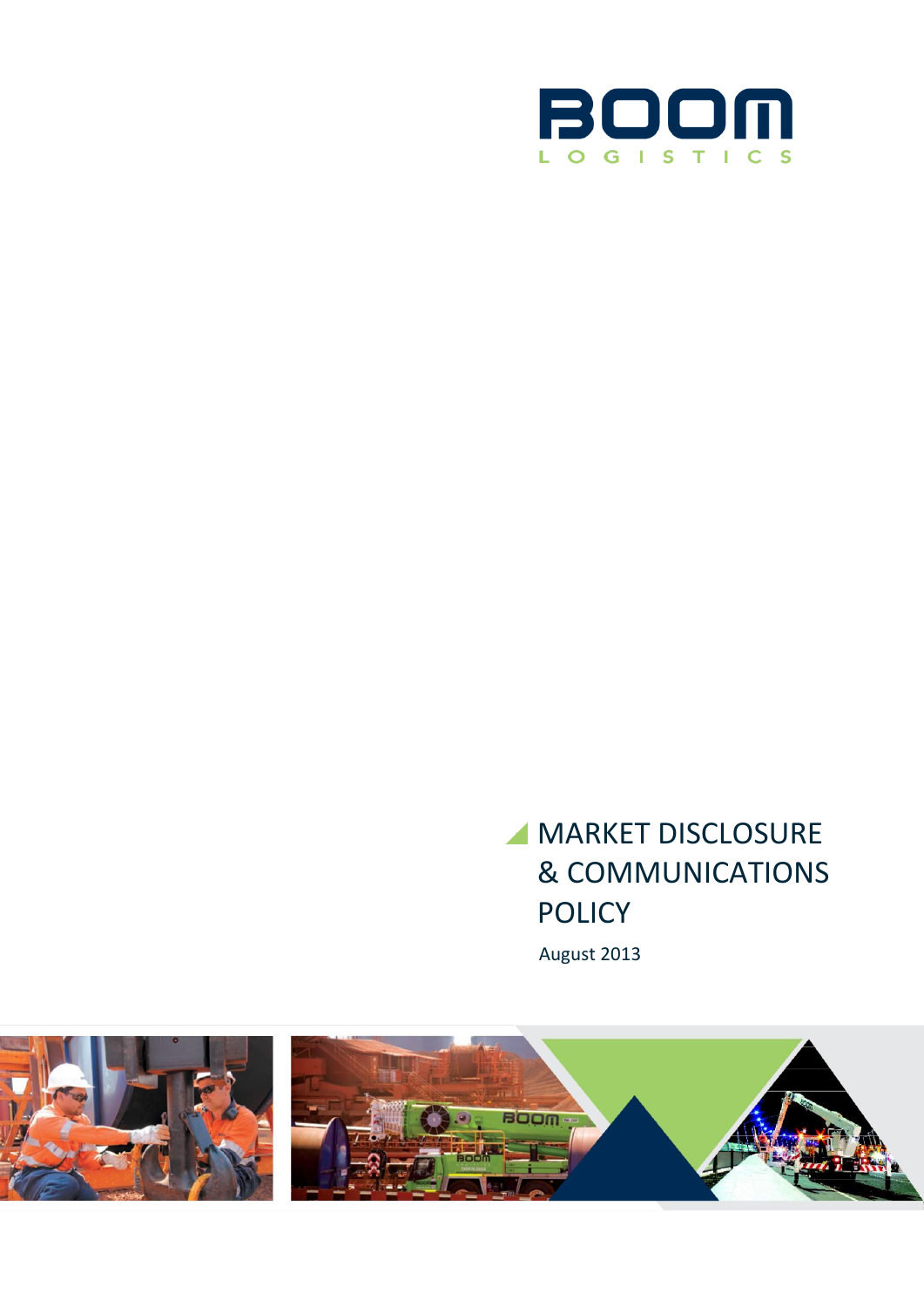

## **1. MARKET DISCLOSURE AND COMMUNICATIONS POLICY**

Boom Logistics Limited (**the Company**) has obligations under the *Corporations Act 2001* (Cth) (**Corporations Act**) and the Listing Rules of the ASX Limited (**ASX**) to immediately notify the ASX once the Company is or becomes aware of any information concerning it that a reasonable person would expect to have a material effect on the price or value of the Company's securities.

The Company's policy is to comply with Corporations Act and ASX requirements, and the purpose of this policy statement is to ensure the Company discharges these obligations in accordance with the law and the directions of the Board.

## **2. OVERVIEW OF CONTINUOUS DISCLOSURE OBLIGATIONS, CONTRAVENTIONS AND PENALTIES**

The Company's Continuous Disclosure Obligations are set out in detail at Appendix 1 however a summary of the key areas is set out below.

#### **2.1 Continuous Disclosure**

The Company will immediately notify the ASX of **any information the Company becomes aware of concerning itself that a reasonable person would expect to have a material effect on the price or value of the Company's securities<sup>1</sup> .** This is known as the continuous disclosure obligation.

ASX Guidance Note  $8^2$  has clarified that 'immediately' should not be read as meaning instantaneous but rather means 'promptly and without delay'. The Company's policy sets out processes to enable it to act as quickly as it can in the circumstances – not to defer, postpone or delay disclosure.

If a continuous disclosure obligation is triggered outside ASX trading hours, the Company will give the information to the ASX before commencement of the next trading day.

#### **2.2 Release to ASX**

The Company **will not release information that is for release to the market to any person until it has given the information to the ASX** and has received an acknowledgement that the ASX has released the information to the market<sup>3</sup>.

The Company Secretary is responsible for the lodgement of announcements with the ASX.

ASX Listing Rule 3.1.

<sup>2</sup> ASX Guidance Note 8 (Continuous Disclosure), effective 1 May 2013.

ASX Listing Rule 15.7.

Document No **Internal Communist Communist Communist Communist Communist Communist Communist Communist Communist Communist Communist Communist Communist Communist Communist Communist Communist Communist Communist Communist** NAT-PS-CG-020 23/08/2013 2 of 19 VERSION 2.0

Any printed copy of this document is only current on the day printing and thereafter is to be verified before use. The controlled version of this document is available on the Boom Logistics Limited Intranet http://admin.boomlogistics.com.au Date printed 10-Oct-13 11:19:00 AM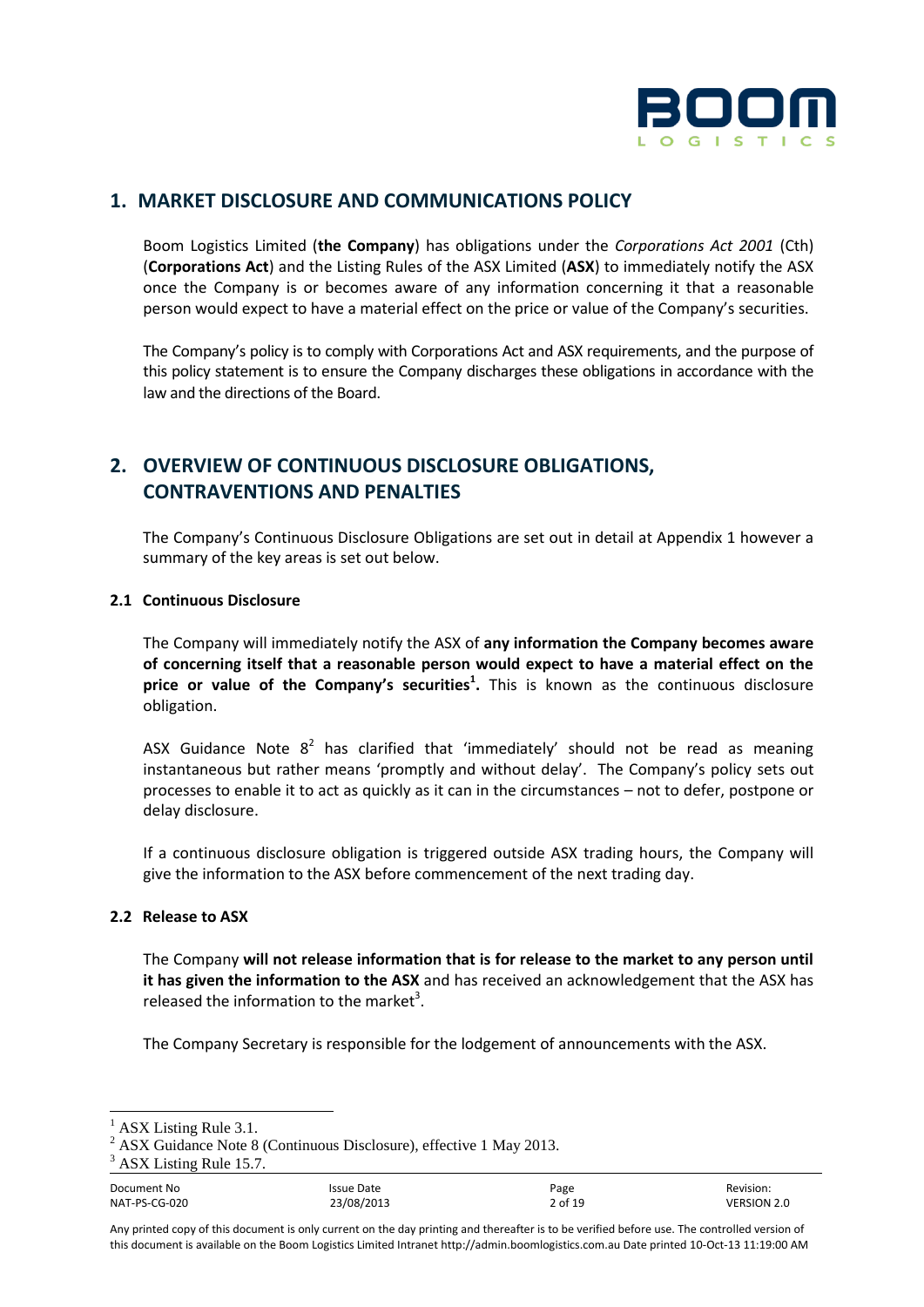

#### **2.3 Information that is generally available**

The continuous disclosure obligation does not apply where the information is generally available.

#### **2.4 Exceptions to continuous disclosure obligation**

Disclosure to the market is not required where **each** of the following conditions is and remains satisfied $4$ :

- (a) **one or more** of the following situations apply:
	- the information concerns an incomplete proposal or negotiation;
	- the information comprises matters of supposition or is insufficiently definite to warrant disclosure;
	- the information is generated for the internal management purposes of the Company;
	- the information is a trade secret:
	- it would be a breach of a law to disclose the information; **and**
- (b) the information is confidential **AND** the ASX has not formed the view that the information has ceased to be confidential; **and**
- (c) a reasonable person would not expect the information to be disclosed<sup>5</sup>.

#### **2.5 False market**

If the ASX considers there is or is likely to be a false market in the Company's securities and asks the Company to give it information to correct or prevent a false market, the Company must give the ASX the information needed to correct or prevent the false market $^6$ .

A false market may occur if there is a leak of information ahead of an announcement and the information is having, or is likely to have, a material effect on market price.

Where the Company is unable to immediately provide to the ASX information necessary to correct or prevent a false market it will consider a trading halt (see 2.6 below).

The obligation to give this information arises even if an exception described in paragraph 2.4 above applies.

<sup>4</sup> ASX Listing Rule 3.1A.

<sup>&</sup>lt;sup>5</sup> ASX Guidance Note 8 notes that the reasonable person test is usually satisfied if the first two limbs of the test are satisfied first.

<sup>6</sup> ASX Listing Rule 3.1B.

Document No **Internal Communist Communist Communist Communist Communist Communist Communist Communist Communist Communist Communist Communist Communist Communist Communist Communist Communist Communist Communist Communist** NAT-PS-CG-020 23/08/2013 3 of 19 VERSION 2.0

Any printed copy of this document is only current on the day printing and thereafter is to be verified before use. The controlled version of this document is available on the Boom Logistics Limited Intranet http://admin.boomlogistics.com.au Date printed 10-Oct-13 11:19:00 AM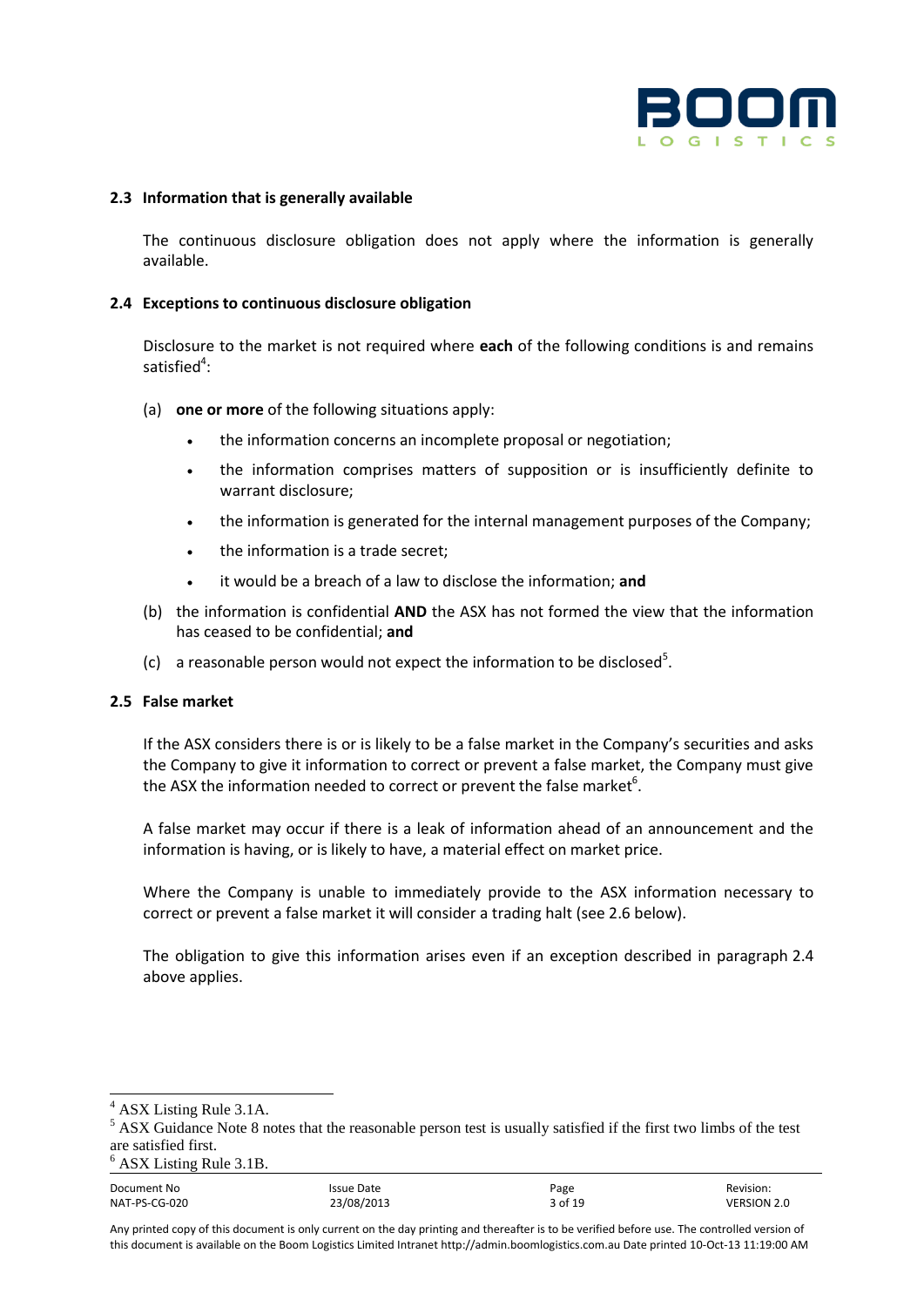

#### **2.6 Trading Halts**

To facilitate an informed, orderly and not false market, it may be necessary, in exceptional circumstances, for the Company to request a trading halt or suspension from the ASX.

A trading halt may be appropriate to prevent the market trading whilst uninformed in the event that an announcement is required but the Company is not yet in a position to make an announcement.

The Responsible Individuals shall use best efforts to seek the Board's approval prior to requesting a voluntary suspension or trading halt, provided such efforts shall not delay the request. In the event the Board is unable to consider the matter promptly and without delay, the Responsible Individuals are authorised to make a decision relating to the need for a trading halt and to request the ASX for such a trading halt.

#### **2.7 Contravention, Liability and Enforcement**

The Company contravenes its continuous disclosure obligations if it fails to notify the ASX of information required by ASX Listing Rule 3.1. Either the ASX or ASIC, as co-regulators, may take action upon a suspected contravention.

Detailed information about continuous disclosure obligations, contraventions and penalties (including the 'due diligence' defence), infringement notices and statement of reasons is contained in Appendix 1 to this Policy.

## **3. DISCLOSURE OFFICERS AND MANAGEMENT PROCESSES**

#### **3.1 Responsible Individuals**

The Company has delegated responsibility to the following individuals ("**the Responsible Individuals**") to monitor compliance with the Company's continuous disclosure obligations:

- the Chairman;
- the Chief Executive Officer (CEO); and
- the Chief Financial Officer (CFO) / Company Secretary.

#### **3.2 Authority of the Responsible Individuals**

The Responsible Individuals shall together determine what information may have a material effect on the price of the Company's securities and action to be taken in accordance with this Policy.

The Responsible Individuals may delegate their authority with the approval of the Board on a standing or one-off basis in circumstances where such individual is unavailable to be contacted or to make a decision as a Responsible Individual.

| Document No   | Issue Date | Page    | Revision:          |
|---------------|------------|---------|--------------------|
| NAT-PS-CG-020 | 23/08/2013 | 4 of 19 | <b>VERSION 2.0</b> |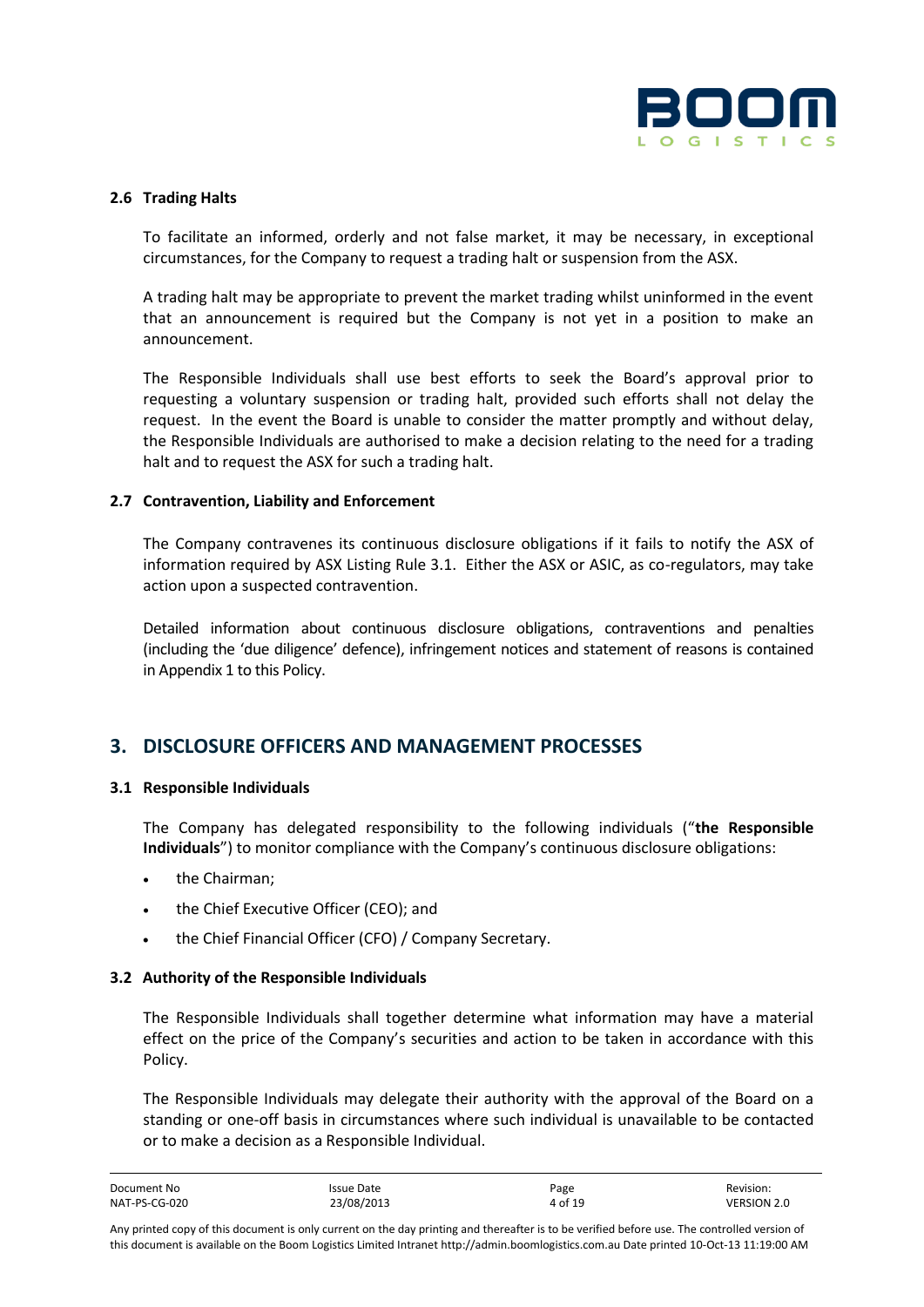

#### **3.3 Standing agenda item**

It is a standing agenda item at all Board meetings of the Company to consider whether any matters reported to or discussed at a Board meeting should be disclosed to the market pursuant to the Company's continuous disclosure obligation.

#### **3.4 Reporting obligations**

#### **Management's obligations**

If a member of the executive management team or a General Manager ("**Management**") becomes aware of any information at any time that should be considered for release to the market, it must be reported immediately to the Responsible Individuals.

In addition, the CEO conducts weekly telephone conferences with each of the Company's General Managers, where relevant information is disclosed. All General Managers are made aware of the Company's continuous disclosure obligations and the nature of information which is potentially disclosable (i.e. any information that could be materially price sensitive).

All General Managers have been instructed to contact a Responsible Individual immediately in the event that any information that is potentially material comes to their attention.

#### **Directors' obligations**

An obligation similar to that of the Responsible Individuals also arises where the Chair or a non-executive director becomes aware of information that should be considered for release to the market.

#### **Other employees' obligations**

Employees have been briefed on this Policy and instructed to immediately report information to their supervising manager which may be materially price sensitive. The supervising manager should immediately report such information to their supervisor or directly to the CEO or CFO.

#### **3.5 Receipt of infringement notice**

The receipt by the Company of any infringement notice, or written statement of reasons, issued to it by ASIC must be reported immediately to the Responsible Individuals.

#### **3.6 Role of Responsible Individuals**

Where any information, infringement notice or written statement is reported (as referred to in paragraph 3.4 or 3.5), the CEO, CFO or the Chairman of the Board will inform the other Responsible Individuals and the Responsible Individuals will (as appropriate):

- review the information in question;
- determine whether any of the information is required to be disclosed to the ASX;

| Document No   | Issue Date | Page    | Revision:          |
|---------------|------------|---------|--------------------|
| NAT-PS-CG-020 | 23/08/2013 | 5 of 19 | <b>VERSION 2.0</b> |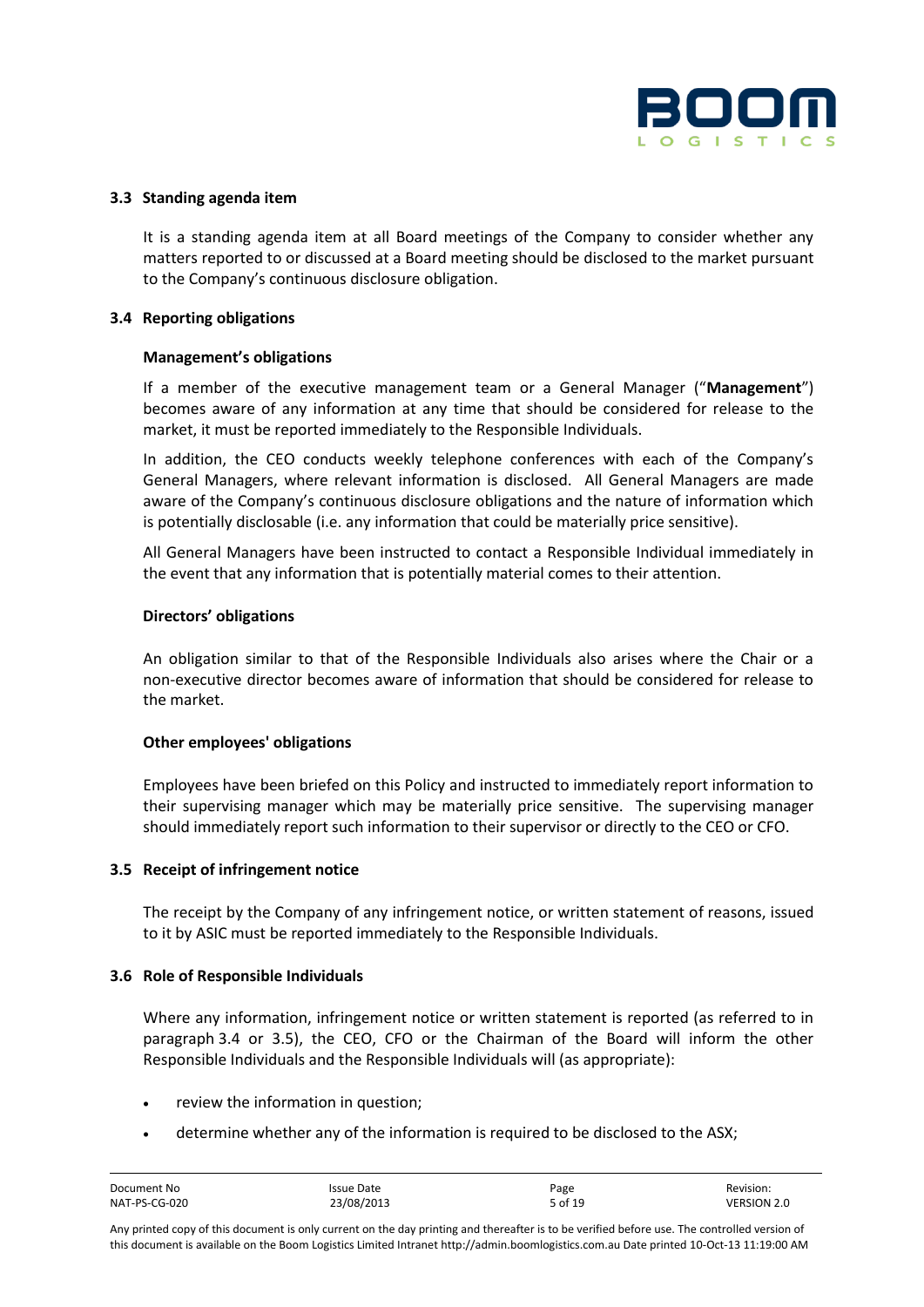

- coordinate the actual form of disclosure with the relevant members of Management; and
- review and respond to any infringement notice, or written statement of reasons, issued to the Company by ASIC in accordance with the procedure set out in section 4.

All deliberations will be shared without delay with the Board and in the absence of the Chairman of the Board, the Chairman of the Audit & Risk Committee.

All announcements to the ASX will be made through National Office under the authority of the CEO, CFO and the Board in accordance with the procedures outlined in Appendix 2 to this Policy (ASX Lodgement Procedures).

All external communications are to be made in accordance with the Company's External Communications Policy.

## **4. RESPONSE PROCEDURES TO INFRINGEMENT NOTICES AND STATEMENT OF REASONS**

If the Company receives a written statement of reasons from ASIC, the Company Secretary must call a meeting of the Responsible Individuals to consider the statement and, if appropriate, authorise a representative of the Company (including legal representation) to appear at a private hearing before ASIC, to give evidence and make submissions to ASIC in relation to the alleged contravention.

If the Company receives an infringement notice, the Company Secretary must call a meeting of the Responsible Individuals and the Responsible Individuals must decide whether the Company should:

- (a) pay the penalty specified in the infringement notice and lodge the requisite notification with ASX within the compliance period;
- (b) request that ASIC extends the compliance period for the infringement notice, providing reasons for the extension;
- (c) make written representation to ASIC seeking withdrawal of the infringement notice (and, if appropriate, seeking refund of any penalty paid in accordance with the infringement notice); or
- (d) decline to satisfy the infringement notice within the compliance period.

Any such notification, request or written representations must be in a form approved by the Responsible Individuals. The Responsible Individuals and the Board must approve the final form of notification, request or written representation to ASIC.

## **5. PUBLIC COMMENT / STATEMENTS**

In order to ensure the Company meets its continuous disclosure obligations, it is important to exercise strict controls on what is said publicly, and by whom. It is therefore necessary to limit

| Document No   | Issue Date | Page    | Revision:   |
|---------------|------------|---------|-------------|
| NAT-PS-CG-020 | 23/08/2013 | 6 of 19 | VERSION 2.0 |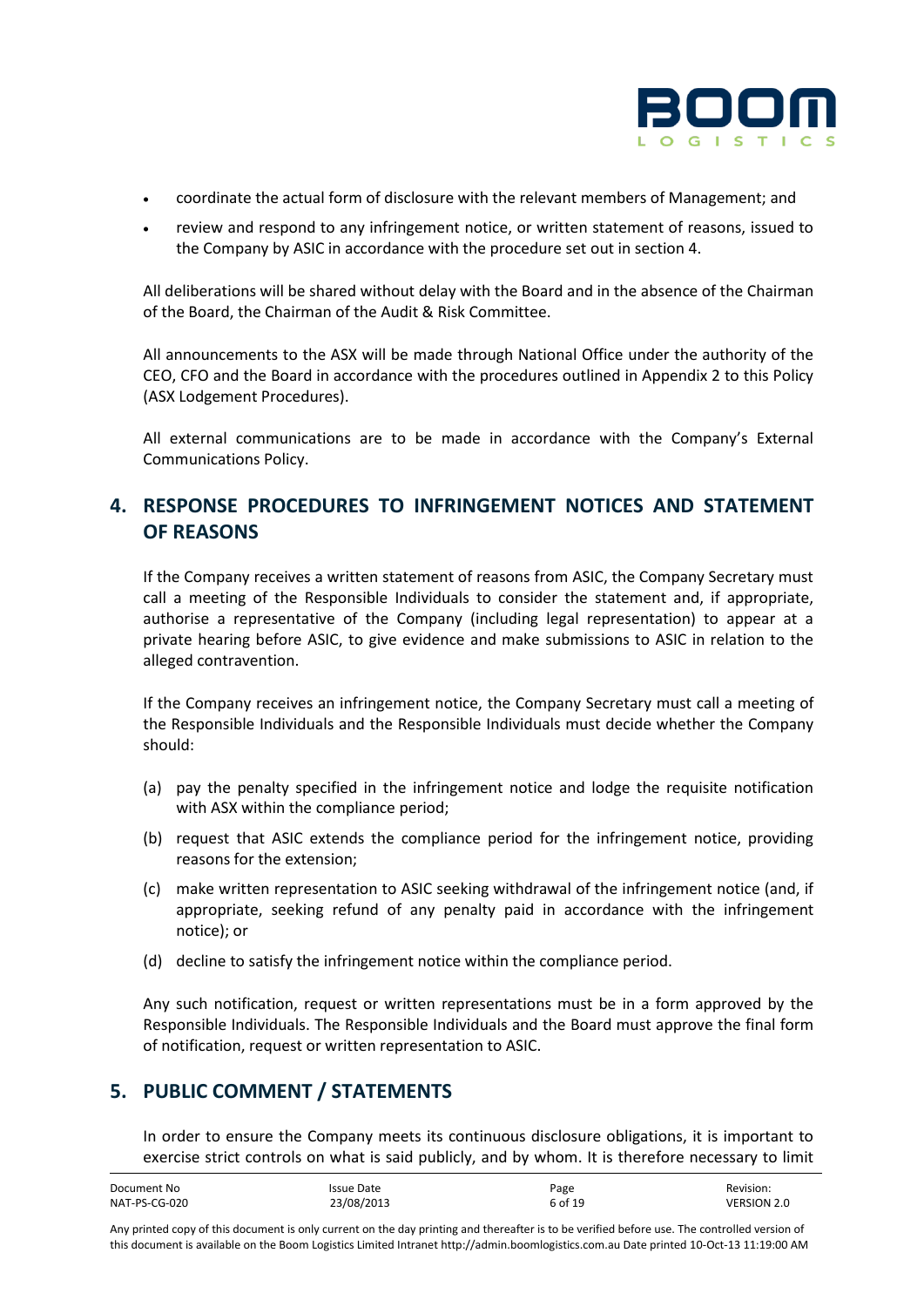

who is authorised to issue statements or make verbal comment to the media and in this regard, the Company has established an External Communications Policy which must be read in conjunction with this Disclosure Policy.

The Responsible Individuals will ensure all announcements to the ASX made under this Disclosure Policy are placed promptly on the Company's website following receipt of acknowledgement from the ASX that it has released the information to the market.

### **6. FINANCIAL MARKETS COMMUNICATIONS**

#### **6.1 The Company's contact with the market**

Throughout the year the Company has scheduled times for disclosing information to the financial market on its performance. The Company prepares technical back-up information at these times that supports such announcements. The financial results announcements, and certain of the supporting information, must be lodged with the ASX.

In addition, the Company interacts with the market in a number of ways outside these sessions which can include publishing earnings guidance, one-on-one briefings, speeches and other forms of communication.

At all times when interacting with the financial community, the Company must adhere to its continuous disclosure obligation and must not selectively disclose material price sensitive information to an external party unless that information has first been released to the ASX.

#### **6.2 Authorised spokespersons**

The only Company representatives authorised to speak on behalf of the Company to major investors and stockbroking analysts are:

- The Chairman of the Board
- $CFO$
- CFO/Company Secretary
- Their delegates nominated for a specific purpose.

Authorised spokespersons must not provide any material price sensitive information that has not already been announced to the market through the ASX nor make comment on anything that may have a material effect on the price or value of the Company's securities.

No guidance on actual or forecast financial performance will be provided to any external party that has not already been provided to the market generally.

Any questions or enquiries from the financial community (whether received in writing, verbally or electronically including via the website) should be referred in the first instance to the CEO or CFO/Company Secretary.

| Document No   | Issue Date | Page    | Revision:   |
|---------------|------------|---------|-------------|
| NAT-PS-CG-020 | 23/08/2013 | 7 of 19 | VERSION 2.0 |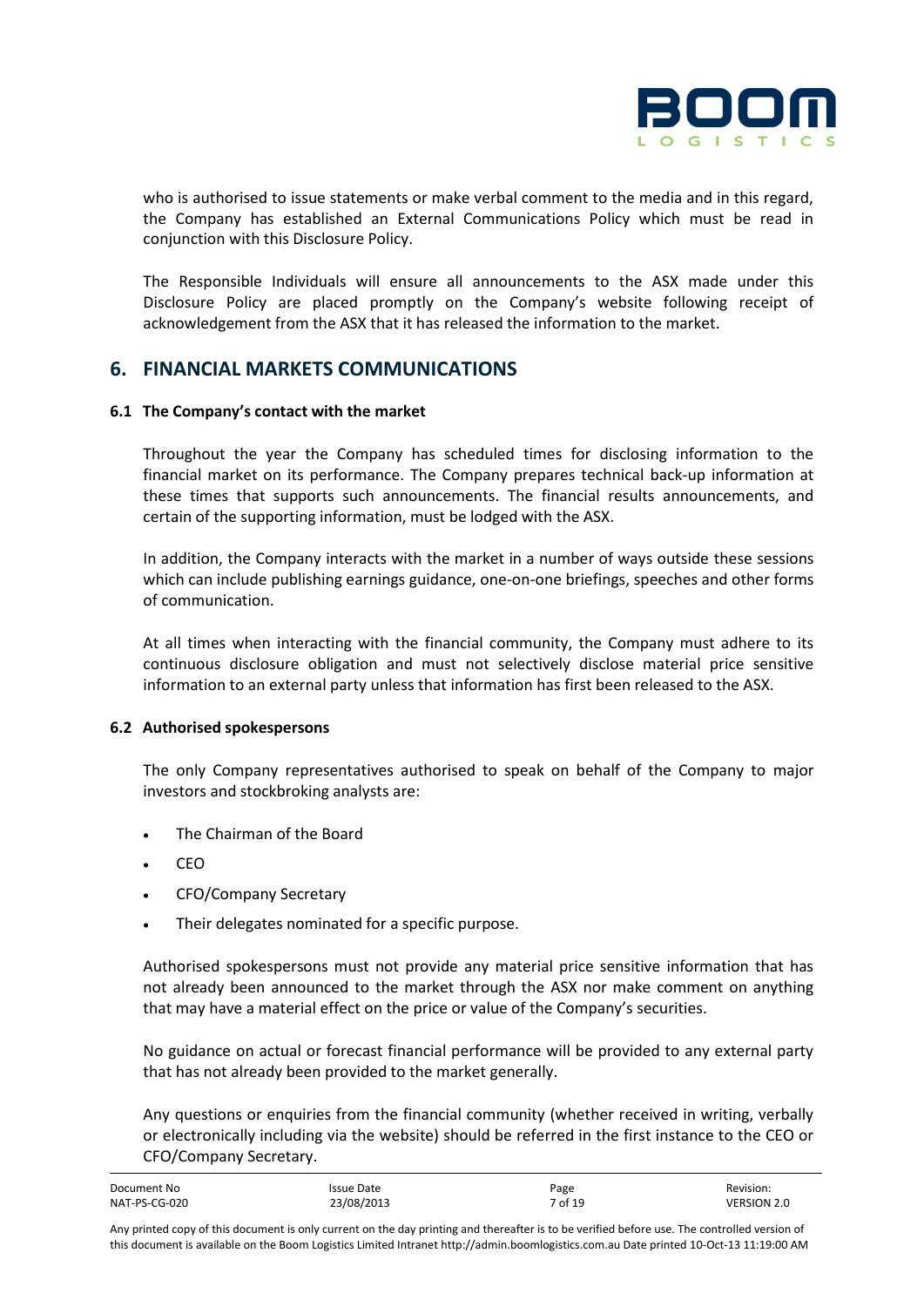

#### **6.3 Communication blackout periods**

Between the end of a reporting period and the announcement of the financial results, the Company imposes a blackout period in order to avoid the risk of inadvertent disclosure of price sensitive information. The Company's policy is that during this time it will not hold one-on-one briefings with institutional investors, individual investors or stockbroking analysts to discuss financial information concerning the Company and will not hold any open briefings to discuss anything other than information which has been announced to the ASX.

Any proposal to deviate from this policy must be subject to approval in advance from the Board and, if any briefings or meetings are held during a blackout period, there must be no discussion or provision of financial or other information in breach of the Company's continuous disclosure obligation.

#### **6.4 Earnings guidance**

The Board may from time to time provide earnings guidance by announcement to the ASX.

Subsequent to an earnings guidance announcement, if the Company becomes aware that its earnings for the reporting period will differ materially (either up or down) from market expectations, the Company has an obligation to inform the market of the variation.

In relation to this obligation, the Responsible Individuals shall monitor and review sell-side analyst estimates and consider whether its earnings for a reporting period are likely to result in a surprise to the market. Any update to earnings guidance will be approved by the Board.

#### **6.5 Open briefings to institutional investors and stockbroking analysts**

The Company holds open briefing sessions, often at times when the Company has posted results or made other significant announcements. The Company will not disclose any information in these sessions which may have a material effect on the price or value of the Company securities unless such information has already been announced to the ASX.

The Company will advise the market in advance of open briefings via the ASX and the Company's website, lodge all presentation materials with the ASX prior to the presentation commencing and place such information on the Company's website promptly following completion of the briefing. The Company may web cast its open briefings at the time they occur and if so, will keep a clearly dated historical archive record of the web cast for at least a 6 month period. This information will be retained by the CFO/Company Secretary.

Public speeches will often be categorised as open briefings and these will be lodged first with the ASX if they contain material price sensitive information and will also be posted on the Company's website.

The Responsible Individuals are responsible for ensuring the policy requirements in relation to open briefings are met.

| Document No   | Issue Date | Page    | Revision:          |
|---------------|------------|---------|--------------------|
| NAT-PS-CG-020 | 23/08/2013 | 8 of 19 | <b>VERSION 2.0</b> |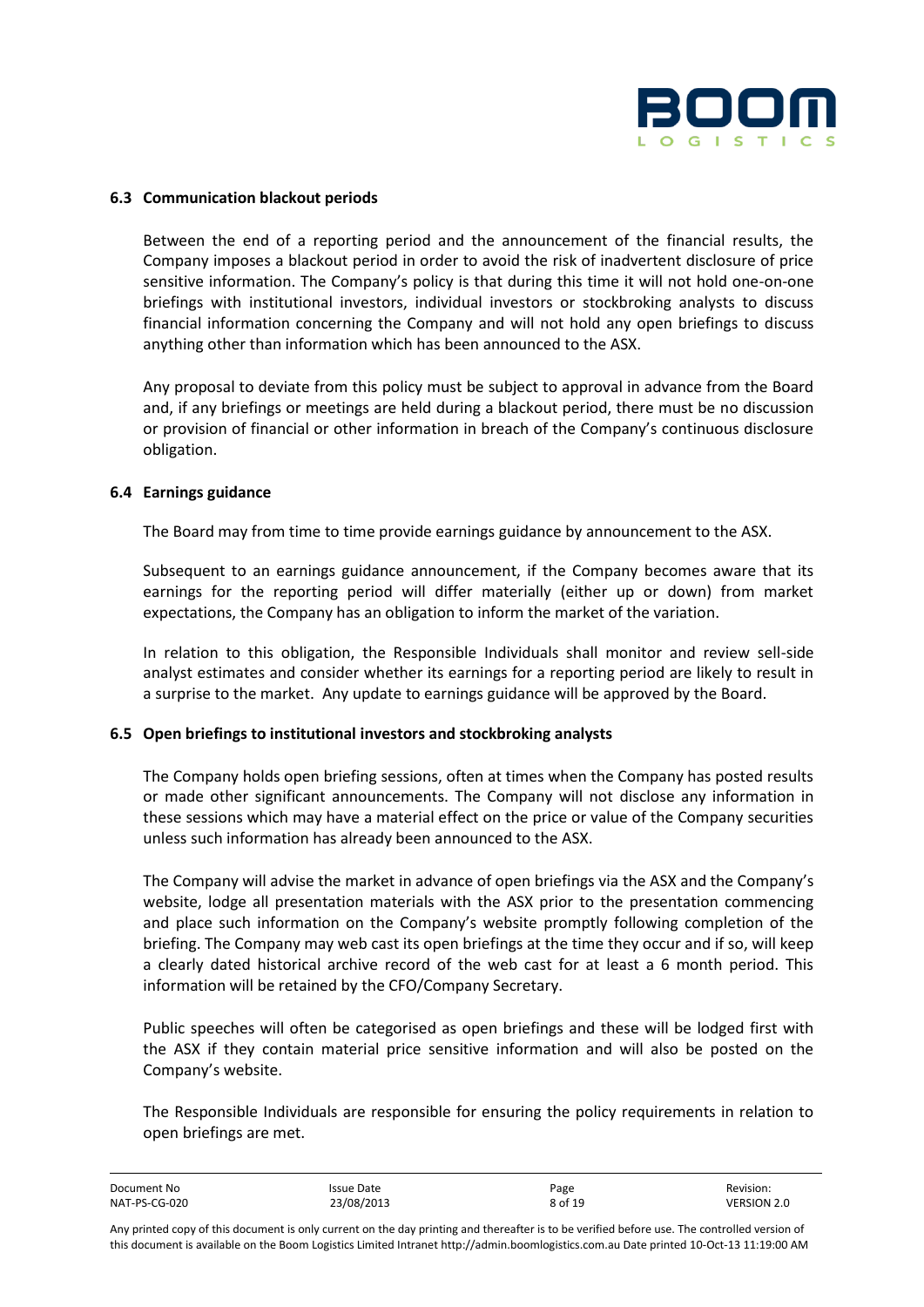

#### **6.6 One-on-one briefings with the financial community / institutional investors**

From time to time the Company may conduct one-on-one briefings with the financial community or institutional investors. Where such briefings occur, no information will be provided which may have a material effect on the price or value of the Company's securities unless it has been announced previously to the ASX.

Only the Chairman of the Board, the CEO or the CFO are authorised to hold telephone discussions or meetings with analysts and investors.

The Chairman of the Board, the CEO and CFO are responsible for ensuring a record or note of all one-on-one briefings or telephone conversations is kept for compliance purposes.

#### **6.7 Broker sponsored investor and general conferences**

Where the Company's executives give speeches or presentations to, or participate in, conferences or forums, it is important that the same protocols are maintained as for presentations to investors or analysts. In addition, where appropriate having regard to the principles underlying this Policy, one of the Responsible Individuals will liaise to ensure such presentations are posted promptly on the Company's website.

#### **6.8 Review of briefings, meetings, visits and presentations**

Immediately following any briefings, meetings, or presentations referred to in this section 6 'Financial Markets Communications', the Responsible Individuals will review the matters discussed and presented (including any questions and answers provided). Where the Responsible Individuals believe any information has been disclosed inadvertently which may have a material effect on the price or value of the Company's securities, the Responsible Individuals must immediately review the matter and if appropriate make immediate disclosure to the ASX.

#### **6.9 Review of analyst reports and forecasts**

The Company recognises the importance placed on reports by stockbroking analysts. Any comment by the Company to an analyst in relation to an analyst's report or financial projections should be confined to errors in factual information and underlying assumptions provided such comment of itself does not involve a breach of the Company's continuous disclosure obligation.

The CFO/Company Secretary will monitor the analysts' forecast earnings relative to the Company's own internal forecasts and any financial forecasts previously published by the Company. If the CFO/Company Secretary becomes aware of a divergence which may have a material effect on the price or value of the Company securities, the CFO/Company Secretary will refer the matter immediately to the Responsible Individuals for consideration as to whether an announcement should be made to the ASX.

| Document No   | Issue Date | Page    | Revision:   |
|---------------|------------|---------|-------------|
| NAT-PS-CG-020 | 23/08/2013 | 9 of 19 | VERSION 2.0 |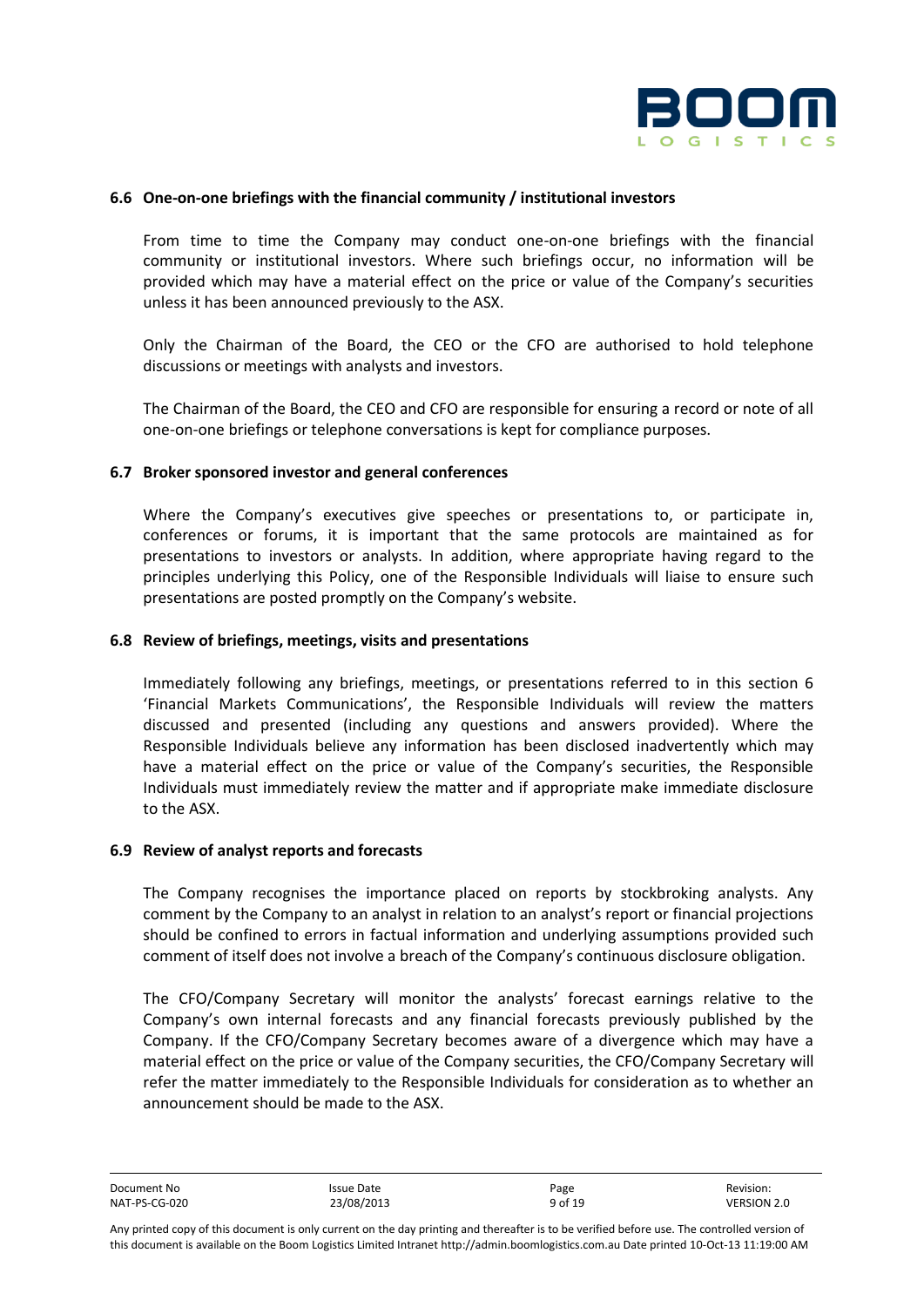

As with any other deliberations of the Responsible Individuals, it is important that any consideration given by the Responsible Individuals to any matter referred by the CFO/Company Secretary must be shared without delay with the Board.

Where a decision is made to make an announcement about the Company's profit outlook, it is of critical importance that the Company provides clear guidance to the market regarding the Company's view of profit outlook.

During an analyst briefing, if the Company is concerned that the analyst's 'forecast' diverges from the Company's internal expectations, then there is a risk that even a carefully scripted communication limited to previously disclosed information may be interpreted by the analyst as a 'down grade' and thus amounts to 'selective disclosure'. Accordingly, analyst briefings should not be used to manage analyst's expectations. If necessary (e.g. consensus analyst forecasts diverge from the Company's expectations) a public ASX release must be made.

#### **6.10 Monitor share price movements, news and social media channels**

The CFO will monitor the Company's share price movements, news services, investor and social media channels it is aware of that regularly post comments about the Company. If the CFO identifies circumstances where a false market may have emerged in the Company's securities, the CFO will report the matter to the Responsible Individuals to determine whether the circumstances should be reviewed further or communicated to the Board.

In a period immediately prior to a significant announcement or when the Company is relying upon the ASXLR3.1 confidentiality carve-out, it shall review the adequacy of such monitoring practices.

#### **6.11 Clear communication**

It is recognised that the CEO and CFO interact with different external stakeholders in the course of their roles. Whilst they must ensure the Company complies at all times with its continuous disclosure obligation, it is important for them to liaise closely in relation to all information provided to stakeholders so as to ensure consistent and accurate communication across all areas and in order to avoid inconsistencies or ambiguities which can lead to confusion or misinformation in the market place.

Any statement that is to be released to the ASX must be reviewed and approved by the Responsible Individuals

It should be noted that whilst the Responsible Individuals are nominated to review and approve all ASX releases, wherever possible, the ASX releases will be distributed to the full Board of Directors for review and comment.

| Document No   | Issue Date | Page     | Revision:   |
|---------------|------------|----------|-------------|
| NAT-PS-CG-020 | 23/08/2013 | 10 of 19 | VERSION 2.0 |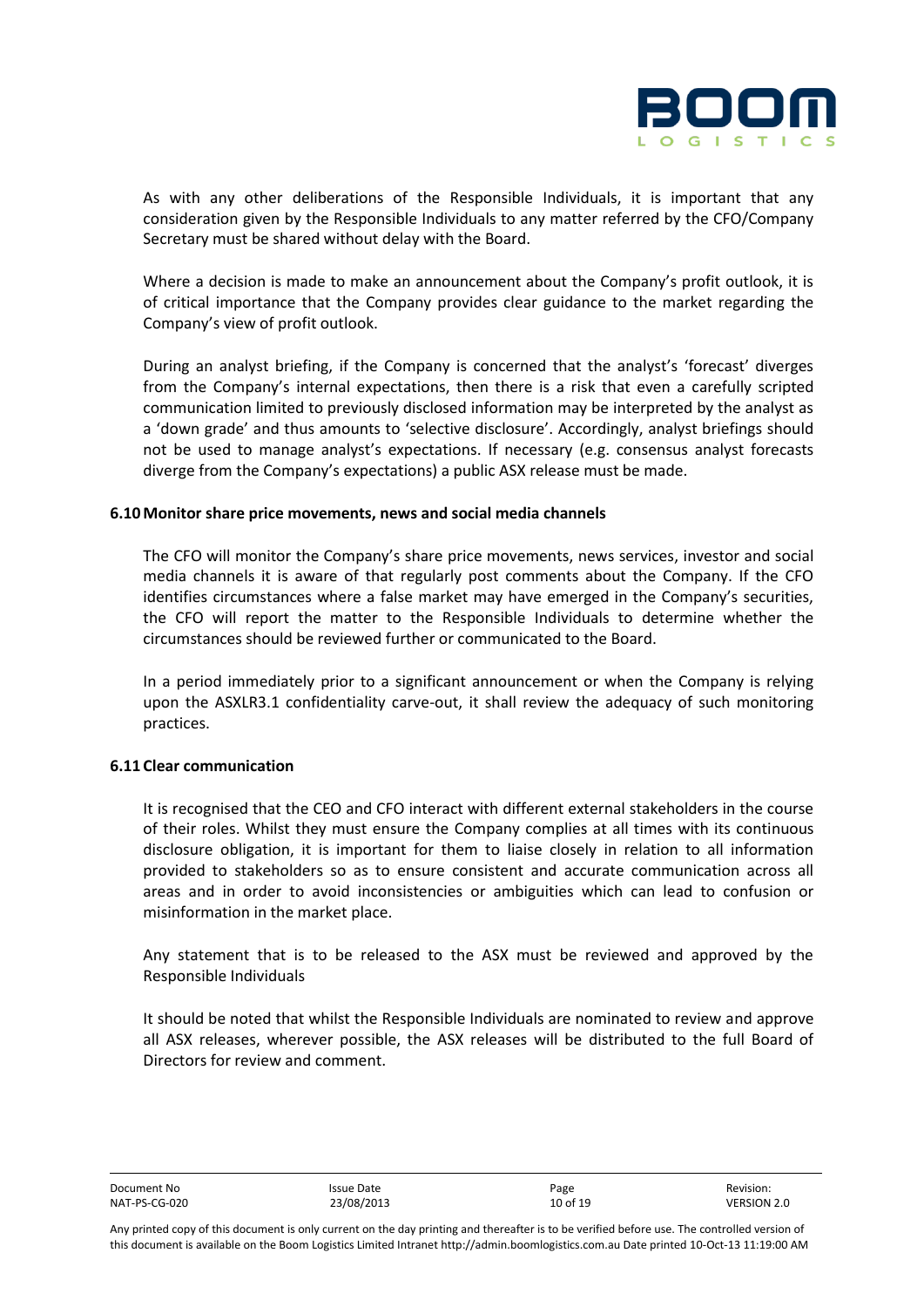

## **7. ELECTRONIC COMMUNICATION WITH SHAREHOLDERS**

In addition to its continuous disclosure obligations, the Company has a policy of seeking to keep shareholders informed through electronic communication. Under this policy, the Company seeks to:

- provide a comprehensive and up to date website which includes copies of all material information lodged with the ASX (including announcements and financial information) as well as other Company information. The website also provides a facility for shareholders to direct enquiries to the Company;
- place all relevant announcements, briefings and speeches made to the market or media on the website;
- lodge all presentation materials with the ASX prior to the year end and half year investor presentations commencing. The policy also requires the Company to place such information on the website promptly prior to the briefing; and
- place full text of notices of the Annual General Meeting and other shareholder meetings, and accompanying explanatory notes on the website.

Providing as much information as possible to shareholders through electronic means reinforces the importance of ensuring that Management clearly understands the Company's continuous disclosure obligation and that the procedures set out in this Disclosure Policy are adhered to. This is turn assists in ensuring that all appropriate material information is identified and released to the market and the Company's shareholders in accordance with the Company's continuous disclosure obligation.

## **8. ROLE OF THE COMPANY SECRETARY**

The Company has nominated the Company Secretary as the person with the primary responsibility for all communication with the ASX in relation to Listing Rule matters. In particular the Company Secretary is responsible for:

- liaising with the ASX in relation to continuous disclosure issues;
- the lodging of announcements with the ASX in relation to continuous disclosure matters;
- ensuring Management is aware of the Company's Disclosure Policy and related procedures, and of the principles underlying continuous disclosure;
- ensuring this Disclosure Policy is reviewed and updated periodically as necessary; and
- maintaining an accurate record of all announcements sent to the ASX and all correspondence with ASIC in relation to the Company's continuous disclosure obligations.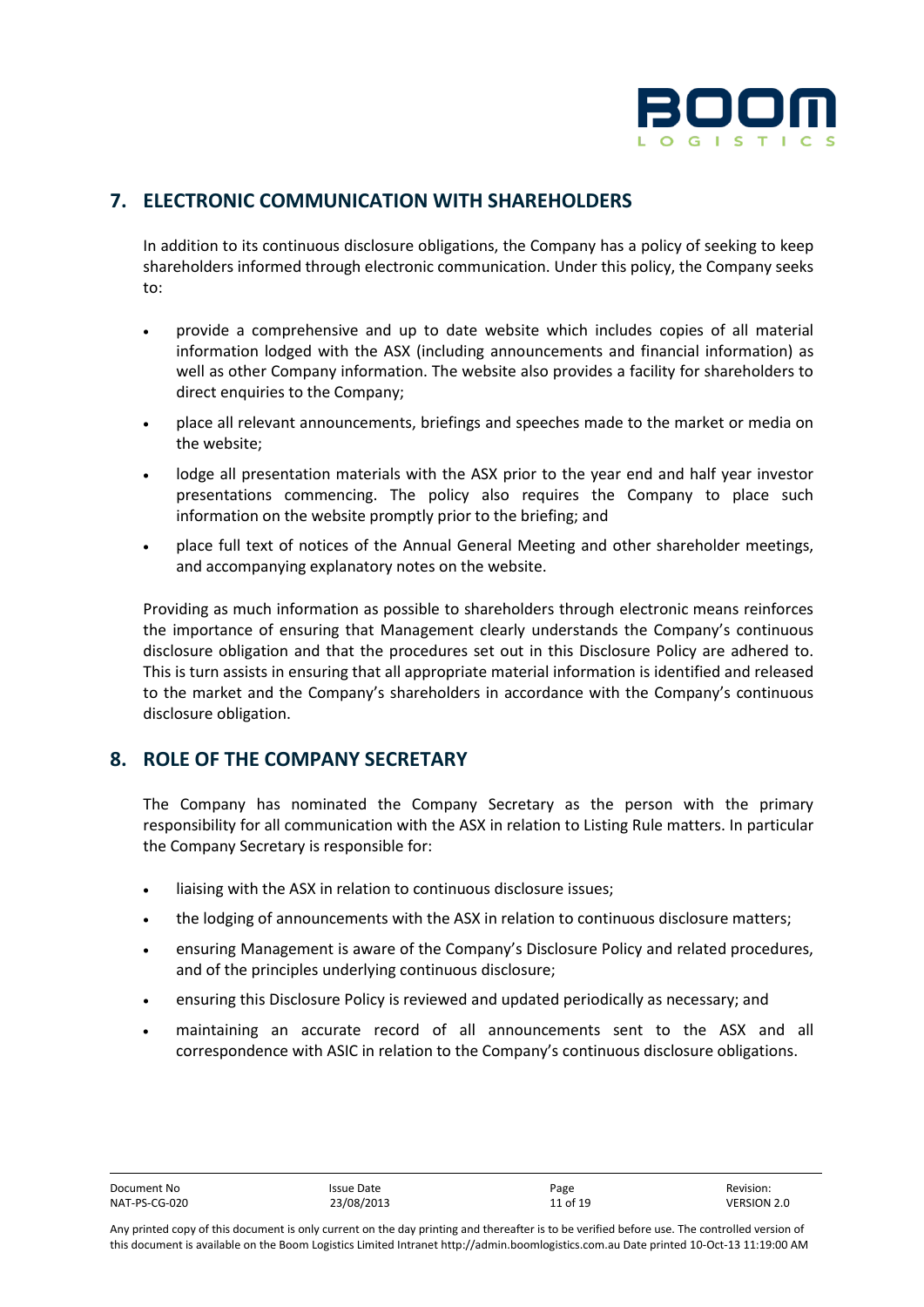

## **9. POLICY BREACHES**

The Company regards its continuous disclosure obligation very seriously. Breach of this policy may lead to disciplinary action being taken against the employee, including dismissal in serious cases.

Document No Issue Date Page Revision: NAT-PS-CG-020 23/08/2013 12 of 19 VERSION 2.0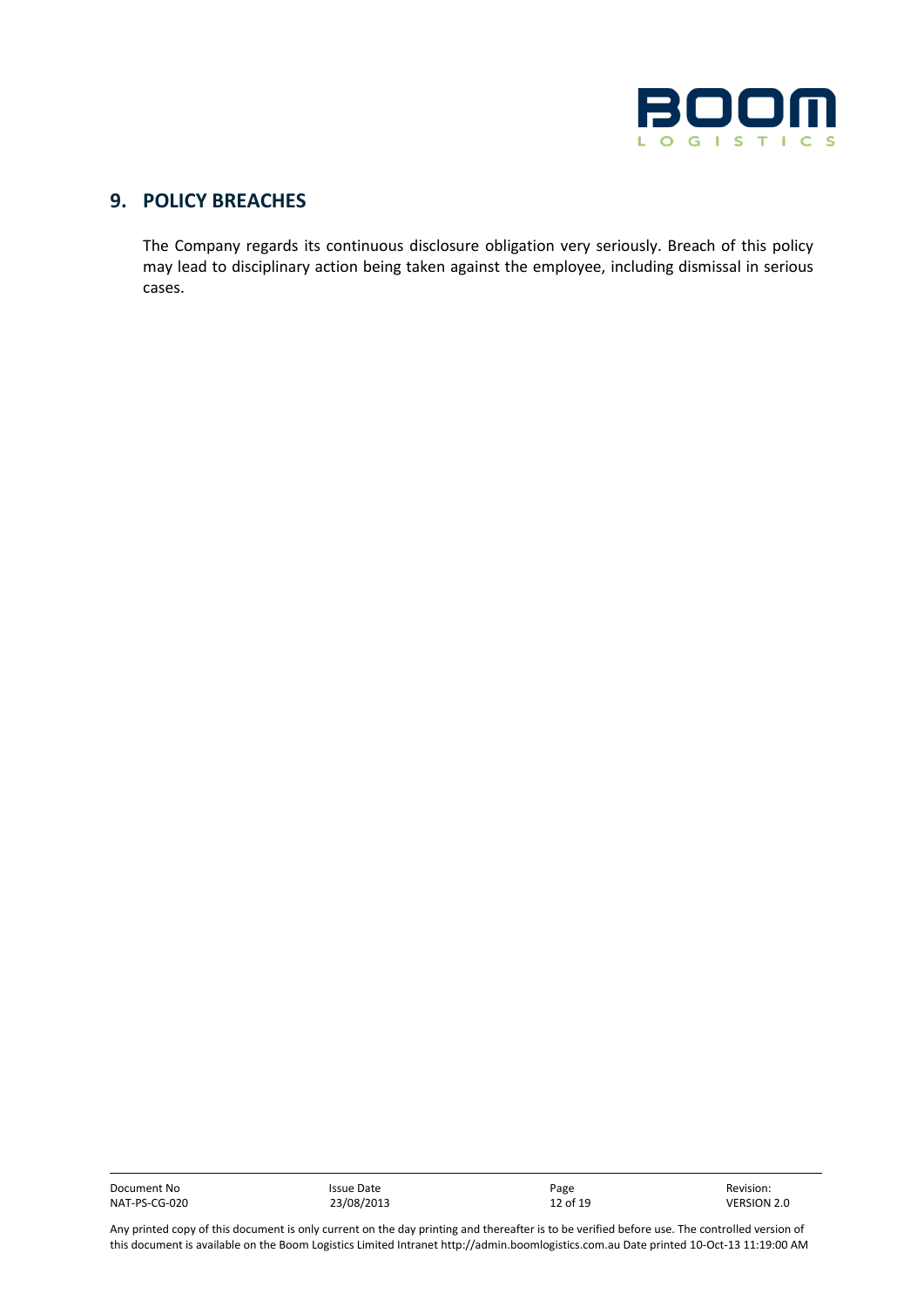

## **Appendix 1**

## **More detailed information about continuous disclosure obligations, contraventions and penalties, infringement notices and statement of reasons**

## 1. **CONTINUOUS DISCLOSURE OBLIGATIONS**

#### **1.1 ASX Listing Rule 3.1**

This listing rule requires that the Company must immediately notify the ASX of **any information the Company becomes aware of concerning it that a reasonable person would expect to have a material effect on the price or value of the Company's securities.** This is known as the continuous disclosure obligation.

#### **1.2 ASX Listing Rule 15.7**

This listing rule requires that the Company **must not release information that is for release to the market to any person until it has given the information to ASX** and has received an acknowledgement that ASX has released the information to the market.

#### **1.3 Material effect on the price of securities**

A reasonable person is taken to expect information to have a **material effect** on the price or value of securities if it would, or would be likely to, influence persons who commonly invest in securities in deciding whether or not to subscribe for, buy or sell the securities.

When considering whether particular information is market sensitive, the ASX suggestion<sup>7</sup> is for Relevant Individuals to ask two questions:

- (1) Would this information influence my decision to buy or sell the Company's securities at their current market price?
- (2) Would I feel exposed to an action for insider trading if I were to buy or sell securities in the entity at their current market price, knowing this information had not been disclosed to the market?

If the answer to either question is 'yes', then this should be taken as an indication that the information may be market sensitive.

Regard should also be had to the examples of the types of matters which may have a material effect as listed in ASX Guidance Note 8, paragraph 4.1.

l

| Document No   | Issue Date | Page     | Revision:          |
|---------------|------------|----------|--------------------|
| NAT-PS-CG-020 | 23/08/2013 | 13 of 19 | <b>VERSION 2.0</b> |

Any printed copy of this document is only current on the day printing and thereafter is to be verified before use. The controlled version of this document is available on the Boom Logistics Limited Intranet http://admin.boomlogistics.com.au Date printed 10-Oct-13 11:19:00 AM

 $7$  ASX Guidance Note 8, paragraph 4.2.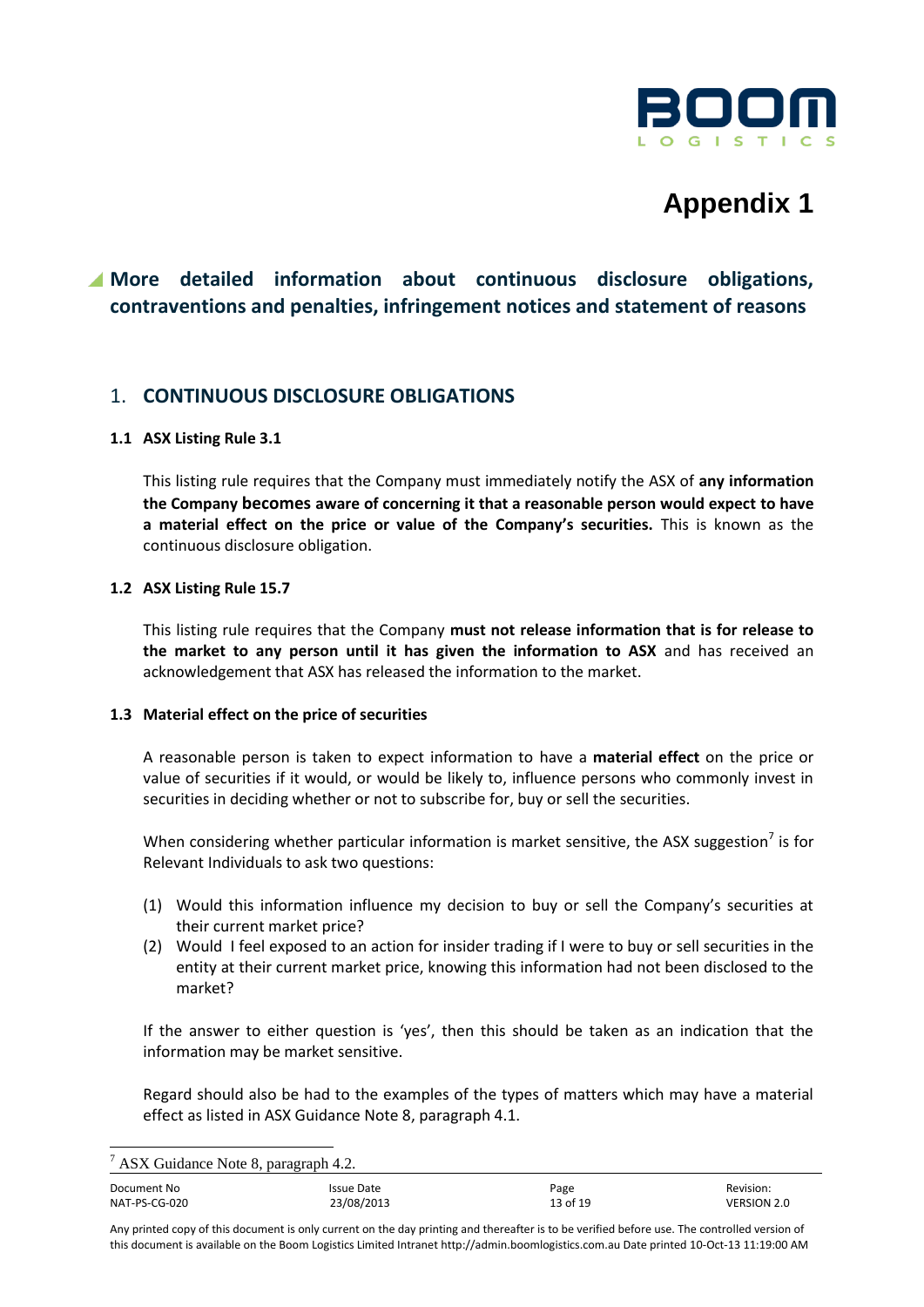

#### **1.4 Release of information to others**

The Company must not release material price sensitive information to any person (e.g. the media or any analysts) until it has given the information to the ASX and has received an acknowledgement that the ASX has released the information to the market.

#### **1.5 Information that is generally available**

The continuous disclosure obligation does not apply where the information is generally available. Information is generally available if it:

- (a) consists of readily observable matter;
- (b) has been made known in a manner that would, or would be likely to, bring it to the attention of persons who commonly invest in any of the classes of securities issued by the Company and since it was made known, a reasonable period for it to be disseminated among those persons has elapsed. That is, information will be 'generally available' if it has been released to the ASX or published in an annual report, prospectus or similar document and a reasonable time has elapsed after the information has been disseminated in one of these ways; or
- (c) consists of deductions, conclusions or inferences made or drawn from information referred to in 1.5(a) above or information made known as mentioned in 1.5(b) above, or both.

#### **1.6 Exceptions to continuous disclosure obligation (Listing Rule 3.1A)**

Disclosure to the market is not required where **each** of the following conditions is and remains satisfied<sup>8</sup>:

- (a) **one or more** of the following situations apply:
	- the information concerns an incomplete proposal or negotiation;
	- the information comprises matters of supposition or is insufficiently definite to warrant disclosure;
	- the information is generated for the internal management purposes of the Company;
	- the information is a trade secret;
	- it would be a breach of a law to disclose the information; **and**
- (b) the information is confidential **AND** the ASX has not formed the view that the information has ceased to be confidential; **and**
- (c) a reasonable person would not expect the information to be disclosed<sup>9</sup>.

<sup>8</sup> ASX Listing Rule 3.1A.

<sup>&</sup>lt;sup>9</sup> ASX Guidance Note 8 notes that the reasonable person test is usually satisfied if the first two limbs of the test are satisfied first.

Document No **Internal Communist Communist Communist Communist Communist Communist Communist Communist Communist Communist Communist Communist Communist Communist Communist Communist Communist Communist Communist Communist** NAT-PS-CG-020 23/08/2013 14 of 19 VERSION 2.0

Any printed copy of this document is only current on the day printing and thereafter is to be verified before use. The controlled version of this document is available on the Boom Logistics Limited Intranet http://admin.boomlogistics.com.au Date printed 10-Oct-13 11:19:00 AM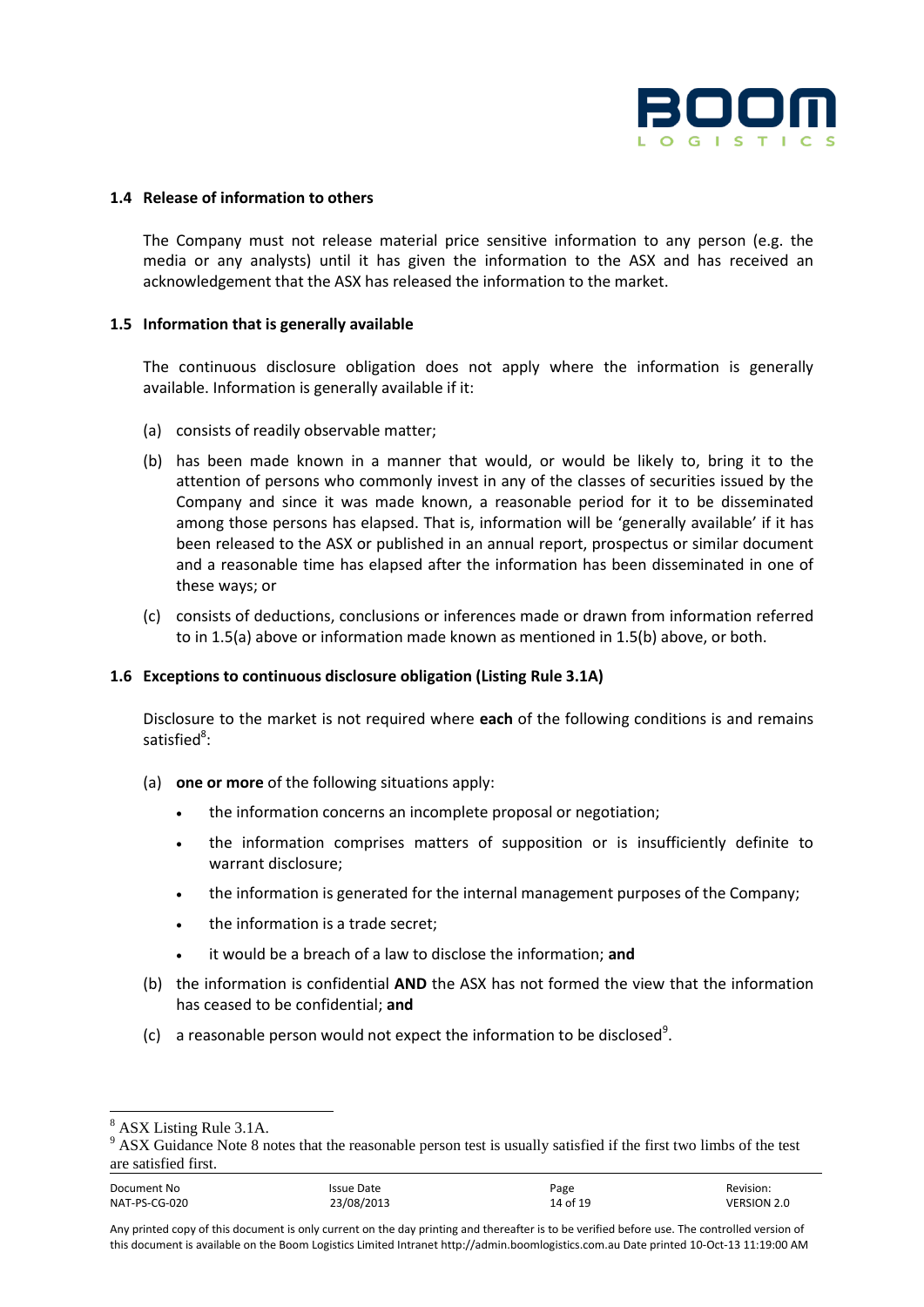

As soon as any one of these 3 conditions is no longer satisfied (e.g. the information is reported in the media and is therefore no longer confidential), the Company must immediately comply with its continuous disclosure obligation.

In this respect, it should also be noted that if the ASX forms the view that the information has ceased to be confidential, then such information will no longer be regarded as confidential and must be released to the market. The ASX will generally hold this view where there is a rumour circulating or there is media comment about the information and the rumour or comment is reasonably specific. This highlights the importance of maintaining confidentiality of sensitive information.

#### **1.7 False market (Listing Rule 3.1B)**

If the ASX considers that there is or is likely to be a false market in the Company's securities and asks the Company to give it information to correct or prevent a false market, the Company must give the ASX the information needed to correct or prevent the false market.

The obligation to give this information arises even if an exception described in paragraph 1.6 of this attachment applies.

The ASX would consider that there is or is likely to be a false market in the Company's securities in the following circumstance:

- the Company has information that has not been released to the market, for example because an exception in paragraph 1.6 of this attachment above applies;
- there is reasonably specific rumour or media comment in relation to the Company that has not been confirmed or clarified by an announcement by the Company to the market; and
- there is evidence that the rumour or comment is having, or ASX forms a view that the rumour or comment is likely to have, an impact on the price of the Company's securities.

## 2. **CONTRAVENTIONS AND PENALTIES**

#### **2.1 Contraventions**

The Company contravenes its continuous disclosure obligations if it fails to notify the ASX of information required by ASX Listing Rule 3.1.

Either the ASX or ASIC, as co-regulators, may take action upon a suspected contravention.

Contravention of its continuous disclosure obligations may also lead to unwanted publicity for the Company and may cause damage to its reputation in the market place which may adversely impact the market value of its securities.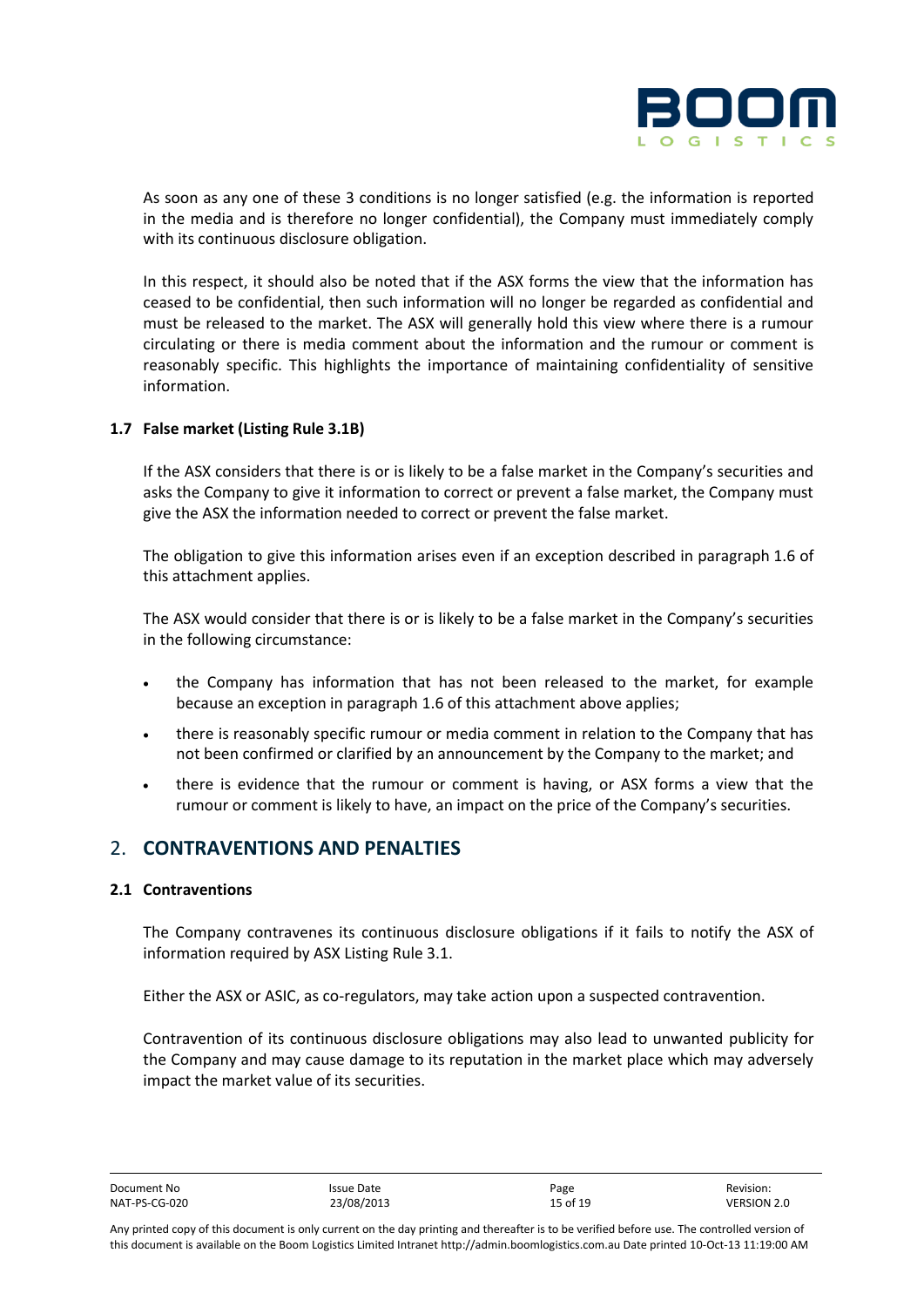

#### **2.2 Liability and enforcement**

#### **(a) ASX Listing Rules**

If the Company contravenes its continuous disclosure obligations under the Listing Rules, the ASX may suspend trading in the Company's shares or may de-list the Company from the ASX.

#### **(b) Corporations Act**

If the Company contravenes its continuous disclosure obligations, it may also be liable under the Corporations Act and may face:

- criminal liability which attracts substantial monetary fines; and
- civil liability for any loss or damage suffered by any person as a result of the failure to disclose relevant information to the ASX.

There is no fault element required to establish civil liability. However, a court has power to relieve a person from civil liability if the person acted honestly and in the circumstances the person ought fairly to be excused for the contravention.

ASIC has the power to issue infringement notices to the Company (see section 4 below).

ASIC can also institute proceedings under the ASIC Act 1989.

#### **2.3 Persons involved in contravention and 'due diligence' defence**

The Company's officers (including its directors), employees or advisers who are involved in any contravention of the Company's continuous disclosure obligations may face criminal penalties and civil liability. Substantial penalties or imprisonment, or both, may apply.

A person will not be considered to be involved in the contravention if the person proves that they:

- (a) took all steps (if any) that were reasonable in the circumstances to ensure that the Company complied with its continuous disclosure obligations; and
- (b) after doing so, believed on reasonable grounds that the Company was complying with those obligations.

## 3. **INFRINGEMENT NOTICES AND STATEMENT OF REASONS**

If ASIC has reasonable grounds to believe that the Company has contravened its continuous disclosure obligations, ASIC may issue an infringement notice to the Company, providing (among other things) details of the alleged contravention and specifying the penalty.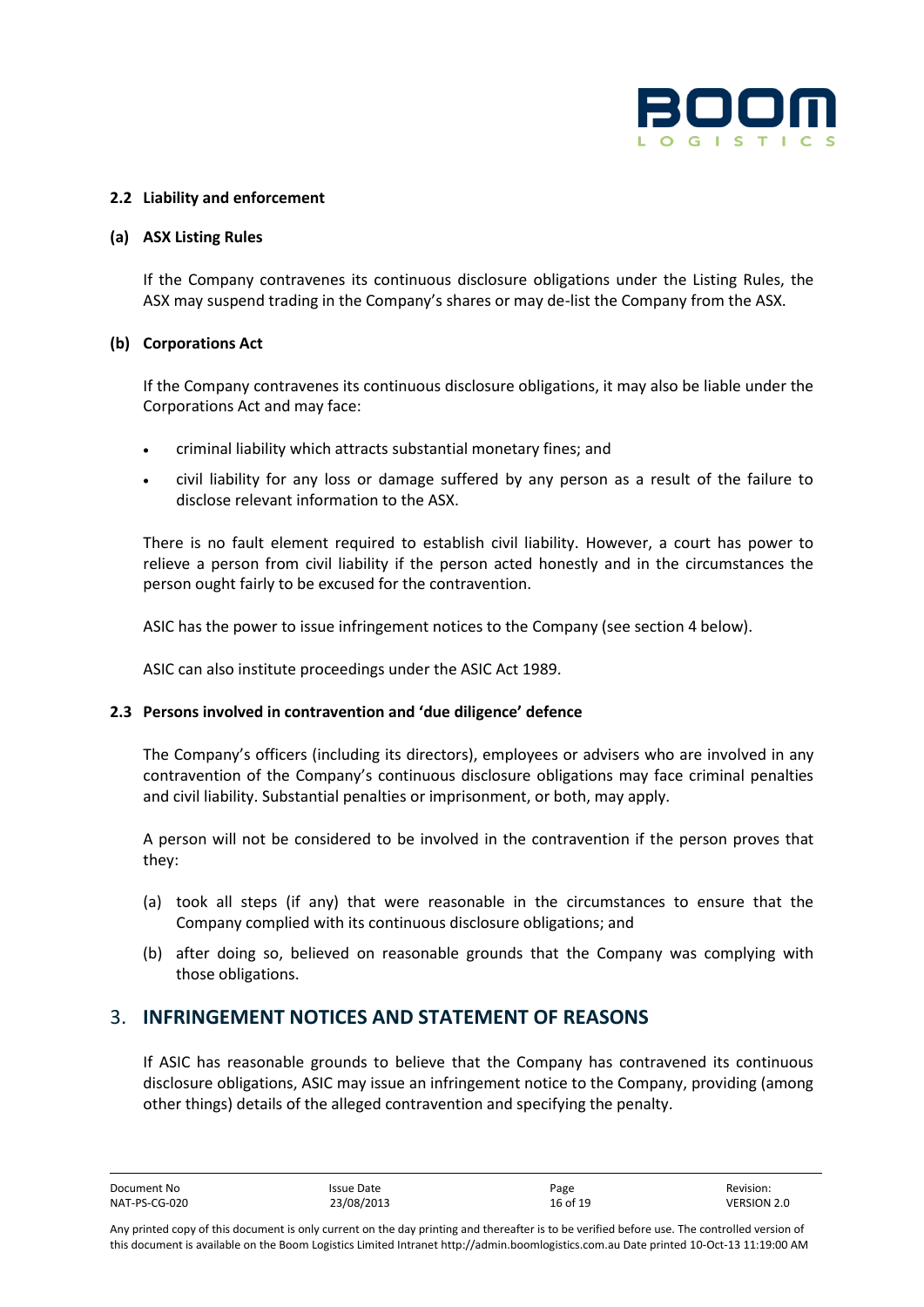

Before issuing the infringement notice, ASIC must:

- (a) give the Company a written statement of reasons; and
- (b) give a representative of the Company an opportunity to appear at a private hearing before ASIC, give evidence and make submissions to ASIC in relation to the alleged contravention.

If an infringement notice is issued to the Company, the Company may:

- (a) pay the penalty specified in the infringement notice and lodge the requisite notification with ASX;
- (b) seek an extension of the 28 day compliance period;
- (c) make written representations to ASIC seeking withdrawal of the infringement notice (and, if appropriate, seeking refund of any penalty paid in accordance with the infringement notice); or
- (d) decline to satisfy the infringement notice within the compliance period.

| Document No   | Issue Date | Page     | Revision:   |
|---------------|------------|----------|-------------|
| NAT-PS-CG-020 | 23/08/2013 | 17 of 19 | VERSION 2.0 |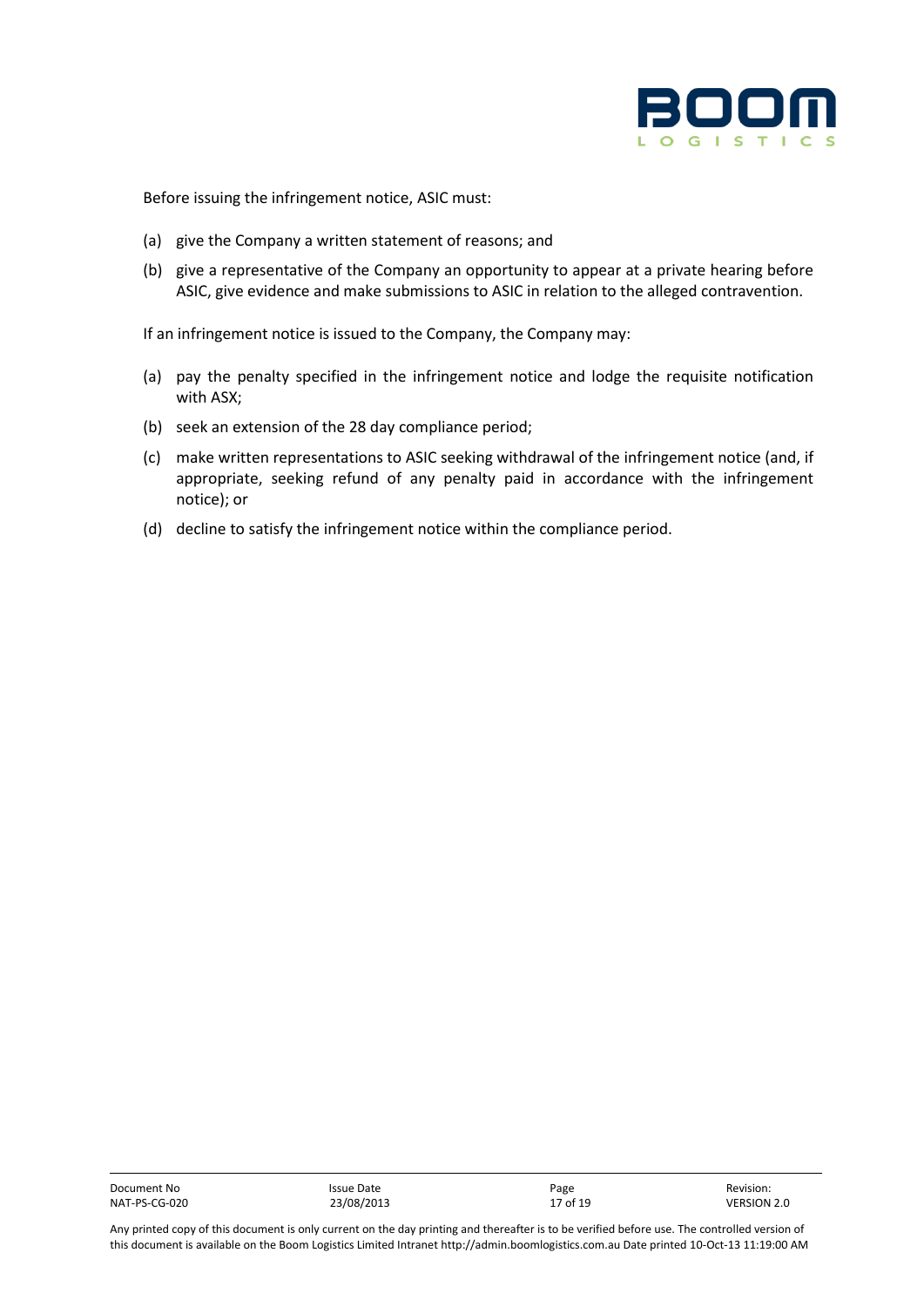

## **Appendix 2**

## **A ASX LODGEMENT PROCEDURES**

#### **Purpose**

To outline the procedures to be followed by the Company in relation to the release of announcements to ASX Limited (**ASX**) in relation to the Company's continuous disclosure obligations.

#### **Background**

ASX Listing Rules require a listed entity to immediately notify the ASX of any information concerning it that a reasonable person would expect to have a material effect on the price or value of the entity's securities. The entity does this by way of an online lodgement to the ASX Market Announcements Platform (MAP)<sup>10</sup>. The online lodgement will be carried out on a secure online service that will be protected by a password referred to as the Company PIN.

There are 2 main types of announcements made to the ASX:

- Price sensitive information, including annual and half-yearly results announcements, which are usually drafted by the CEO or CFO/Company Secretary; and
- General notifications required by the ASX (e.g. change of director, change in director's shareholdings, issue of new securities) which are usually drafted by the CFO/Company Secretary.

The title header in the online lodgement should be balanced and representative of the substantive announcement. The ASX notes $11$  that the title header is generally used in the name and description on the ASX web-site and many brokers and investors use the heading to assess whether to read the full announcement.

All price sensitive announcements are to remain confidential until release with MAP.

Any information provided to MAP will be immediately released by MAP to the market. As such, it extremely important that appropriate controls are placed over the ASX lodgement process to ensure:

- 1. Only authorised personnel are able to lodge announcements with MAP; and
- 2. All documents lodged with MAP are the **final** versions approved by the relevant person within the Company.

<sup>&</sup>lt;sup>10</sup> ASX Listing Rule 15.2.1 and Guidance Note 14 "ASX Market Announcements Platform".

<sup>&</sup>lt;sup>11</sup> ASX Guidance Note 8, paragraph 4.14.

Document No **Internal Communist Communist Communist Communist Communist Communist Communist Communist Communist Communist Communist Communist Communist Communist Communist Communist Communist Communist Communist Communist** NAT-PS-CG-020 23/08/2013 18 of 19 VERSION 2.0

Any printed copy of this document is only current on the day printing and thereafter is to be verified before use. The controlled version of this document is available on the Boom Logistics Limited Intranet http://admin.boomlogistics.com.au Date printed 10-Oct-13 11:19:00 AM